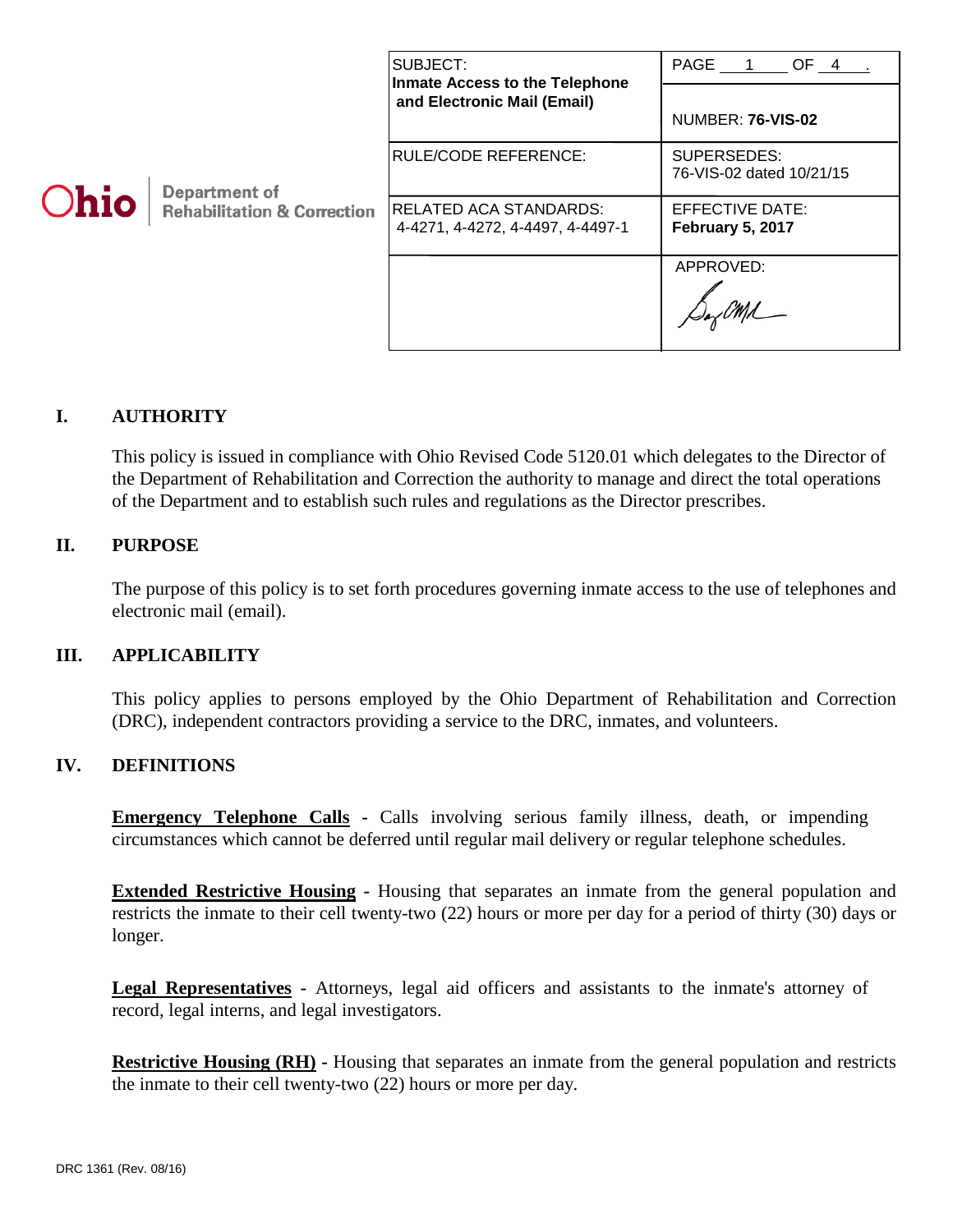## **V. POLICY**

It is the policy of the Ohio Department of Rehabilitation and Correction (DRC) to provide inmates with reasonable and equitable access to telephones and email at a reasonable price.

## **VI. PROCEDURES**

- A. Access and Use of Telephone Equipment:
	- 1. Inmate telephone calls may be voice monitored or recorded to ensure the telephone privilege is not being abused in a manner that is a violation of law or detrimental to the security of the institution, employees, or other inmates.
	- 2. All inmate phone calls shall be prepaid or charged collect, unless charges to the institution are authorized in advance by the Managing Officer or designee. Inmates will not be permitted to place toll-free calls (i.e., 800, 877) or additional charge calls (i.e., 900).
	- 3. Telephone calls shall be permitted for all general population and protective control inmates subject to local policies developed by the managing officer. Such policies may limit phone calls based upon the physical plant, security concerns, staffing, telephone availability, daily inmate schedules and conduct. All such policies shall be in writing and available for review by inmates and staff.
	- 4. Inmates may be allowed emergency telephone calls subject to the limitations outlined in section VI.B of this policy.
	- 5. Telephone privileges may be summarily removed for cause if a rule violation or a security threat is noted during the call. Violations such as abusive language, excessive time on the phone, 3-way and forwarded calls (i.e., not applicable to inmate subscribed to a call routing service such as Millicorp or ConsCall Home) shall be considered cause for summary removal of privileges. All violations shall be documented in a conduct report and the hearing officer or rules infraction board (RIB) may suspend telephone privileges for rule violations.
	- 6. The awarding of additional telephone privileges for demonstrated positive behavior may be utilized by unit staff where facilities, space and staffing permit. Any such privilege program shall be in writing and posted for inmate review.
	- 7. Generally, inmates in Restrictive Housing, including Extended Restrictive Housing, may place emergency or legal calls as approved by the managing officer/designee. All inmate calls made from Restrictive Housing units shall be documented on the attached Restrictive Housing Telephone Call Record (DRC2640).
	- 8. Inmates may not receive incoming telephone calls unless arrangements for such are made in advance and approved by the managing officer/designee.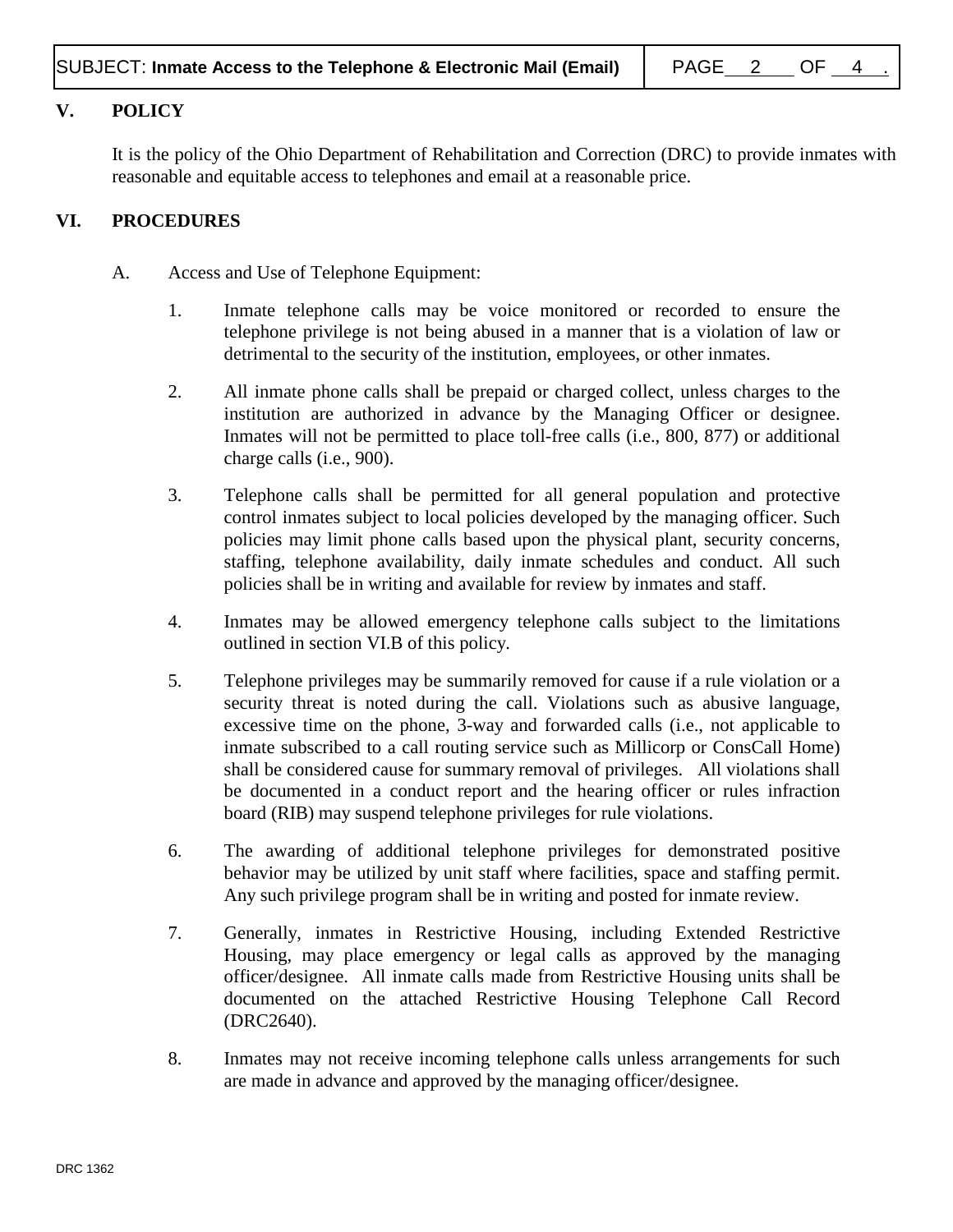- B. Monitoring Inmate Phone Calls:
	- 1. Telephone calls may be voice monitored or recorded by staff designated by the managing officer on a random or regular basis or for cause. Any violations shall subject the inmate to disciplinary action. All emergency telephone calls may be voice monitored.
	- 2. A sign clearly stating telephone calls may be monitored and recorded shall be posted in clear view of all inmate telephones.
- C. Legal Calls
	- 1. On occasion, courts will schedule pre-trial hearings via conference calls between the plaintiff, plaintiff's attorney, defendant, defendant's attorney and the courts. In such cases, it is imperative that all factors are properly coordinated to ensure availability of the inmate, private telephone access, and visual monitoring. Upon receipt of such hearing notice, the managing officer will assign a specific employee to coordinate the telephone pre-trial hearing. All such calls shall be visually monitored, but not voice monitored.
	- 2. Inmates' use of telephones to place calls to parties outside of the institution is conditioned on their consent to these calls being monitored. As such, these telephone calls are not appropriate for legally recognized privileged communication. If an inmate wishes to have a privileged communication, then this generally should occur in person or through the U.S. mail, subject to the provisions made in regulations governing legal services, mail, printed materials and visitation. In the event of an urgent legal matter, an inmate may contact unit personnel to request arrangement of an unmonitored telephone call. Telephone calls with an attorney, that have been cleared and approved by the managing officer/designee, shall not be voice monitored, but shall be visually monitored**.**
- D. Access and Use of Electronic Mail (email)
	- 1. DRC employees, contractors, and volunteers shall not give inmates access to any DRC email account under the following circumstances:
		- a. For purposes of sending, receiving, printing, and/or viewing emails or any data or information attached to DRC emails, such as documents or pictures;
		- b. To obtain user account information, such as names and/or passwords.
	- 2. Inmates shall not have the following access:
		- a. To use any DRC email account;
		- b. To have in their possession or under their control any DRC email user account information, including name and/or password;
		- c. To have in their possession or under their control any data or information attached to DRC emails, such as documents or pictures unless such possession is authorized in writing by the managing officer and is required